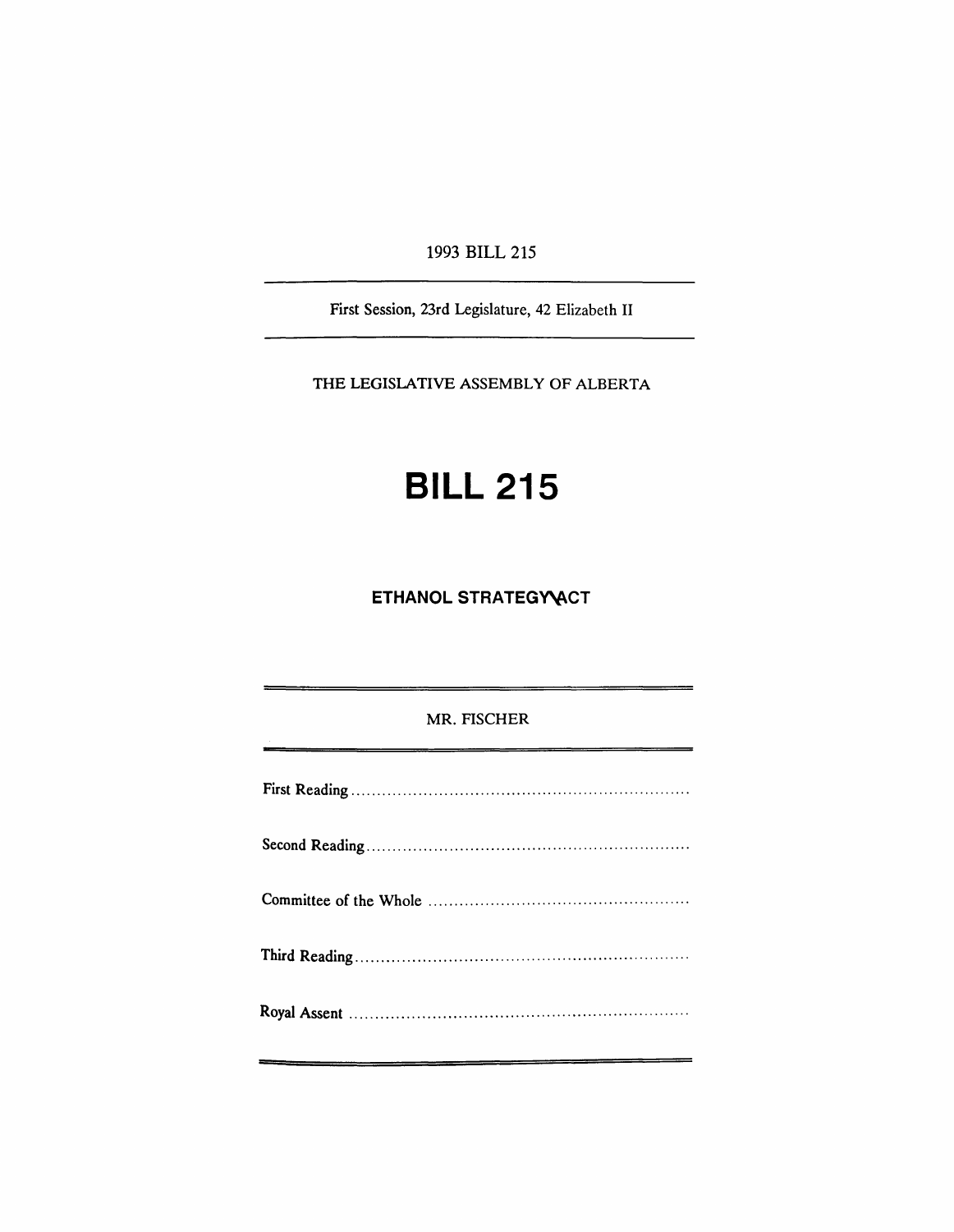*Bill 215 Mr. Fischer*

# **BILL 215**

#### 1993

## **ETHANOL STRATEGY ACT**

## *(Assented to* , 1993)

HER MAJESTY, by and with the advice and consent of the Legislative Assembly of Alberta, enacts as follows:

| Definitions      | In this Act<br>1                                                                                         |
|------------------|----------------------------------------------------------------------------------------------------------|
|                  | (a) "ethanol" means ethyl alcohol.                                                                       |
|                  | (b) "Minister" means the Minister of Agriculture.                                                        |
| Ethanol strategy | 2(1)<br>The Minister shall develop a strategy for the use of<br>ethanol in fuels.                        |
|                  | (2)<br>The strategy shall address the following                                                          |
|                  | (a) the feasibility of using ethanol as a component of motor<br>fuels;                                   |
|                  | (b) target levels of use of ethanol and target dates by which<br>those levels of use are to be achieved; |
|                  | (c) means to achieve the targets referred to in subsection<br>$(2)(b)$ ; and,                            |
|                  | (d) such other matters as the Minister thinks relevant.                                                  |
|                  | (3)<br>The Minister shall prepare a report containing the<br>strategy by May 1, 1995.                    |